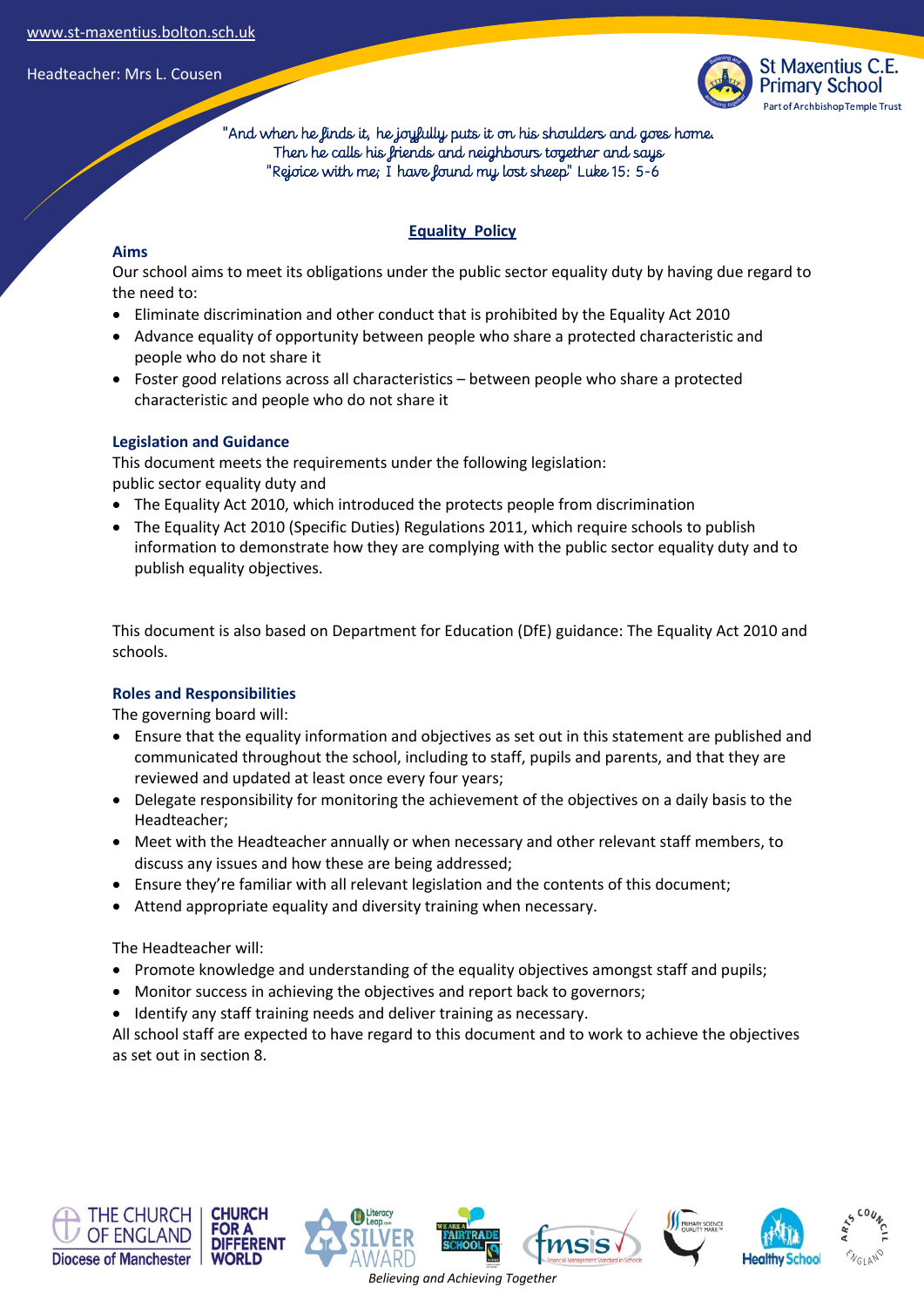

 "And when he finds it, he joyfully puts it on his shoulders and goes home. Then he calls his friends and neighbours together and says "Rejoice with me; I have found my lost sheep" Luke 15: 5-6

## **Eliminating Discrimination**

- The school is aware of its obligations under the Equality Act 2010 and complies with nondiscrimination provisions.
- Where relevant, our policies include reference to the importance of avoiding discrimination and other prohibited conduct.
- Staff and governors are regularly reminded of their responsibilities under the Equality Act, for example during meetings.
- As part of their induction, the Equality Policy is shared with new members of staff.
- The Headteacher and governors liaise regarding any issues when appropriate.

# **Advancing Equality of Opportunity**

As set out in the DfE guidance on the Equality Act, the school aims to advance equality of opportunity by:

- Removing or minimising disadvantages suffered by people which are connected to a particular characteristic they have (e.g. pupils with disabilities, or gay pupils who are being subjected to homophobic bullying);
- Taking steps to meet the particular needs of people who have a particular characteristic (e.g. enabling Muslim pupils to pray at prescribed times);
- Encouraging people who have a particular characteristic to participate fully in any activities (e.g. encouraging all pupils to be involved in the full range of school societies).

In fulfilling this aspect of the duty, the school will:

- Gather attainment data each academic year showing how pupils with different characteristics are performing;
- Analyse the above data to determine strengths and areas for improvement, implement actions in response and publish this information;
- Make evidence available identifying improvements for specific groups (e.g. declines in incidents of homophobic or transphobic bullying);
- Publish further data about any issues associated with particular protected characteristics, identifying any issues which could affect our own pupils.

# **Fostering Good Relations**

The school aims to foster good relations between those who share a protected characteristic and those who do not share it by:

- Promoting tolerance, friendship and understanding of a range of religions and cultures through different aspects of our curriculum. This includes teaching in RE, PSHE, and activities in other curriculum areas. For example, as part of teaching and learning in English/reading, pupils will be introduced to literature from a range of cultures;
- Holding assemblies dealing with relevant issues. Pupils will be encouraged to take a lead in such assemblies and we will also invite external speakers to contribute;
- Working with our local community. This includes inviting leaders of local faith groups to speak at assemblies, and organising school trips and activities based around the local community;
- Encouraging and implementing initiatives to deal with tensions between different groups of pupils within the school. For example, our school council has representatives from different year groups and is formed of pupils from a range of backgrounds. All pupils are encouraged to participate in the school's activities, such as sports clubs.

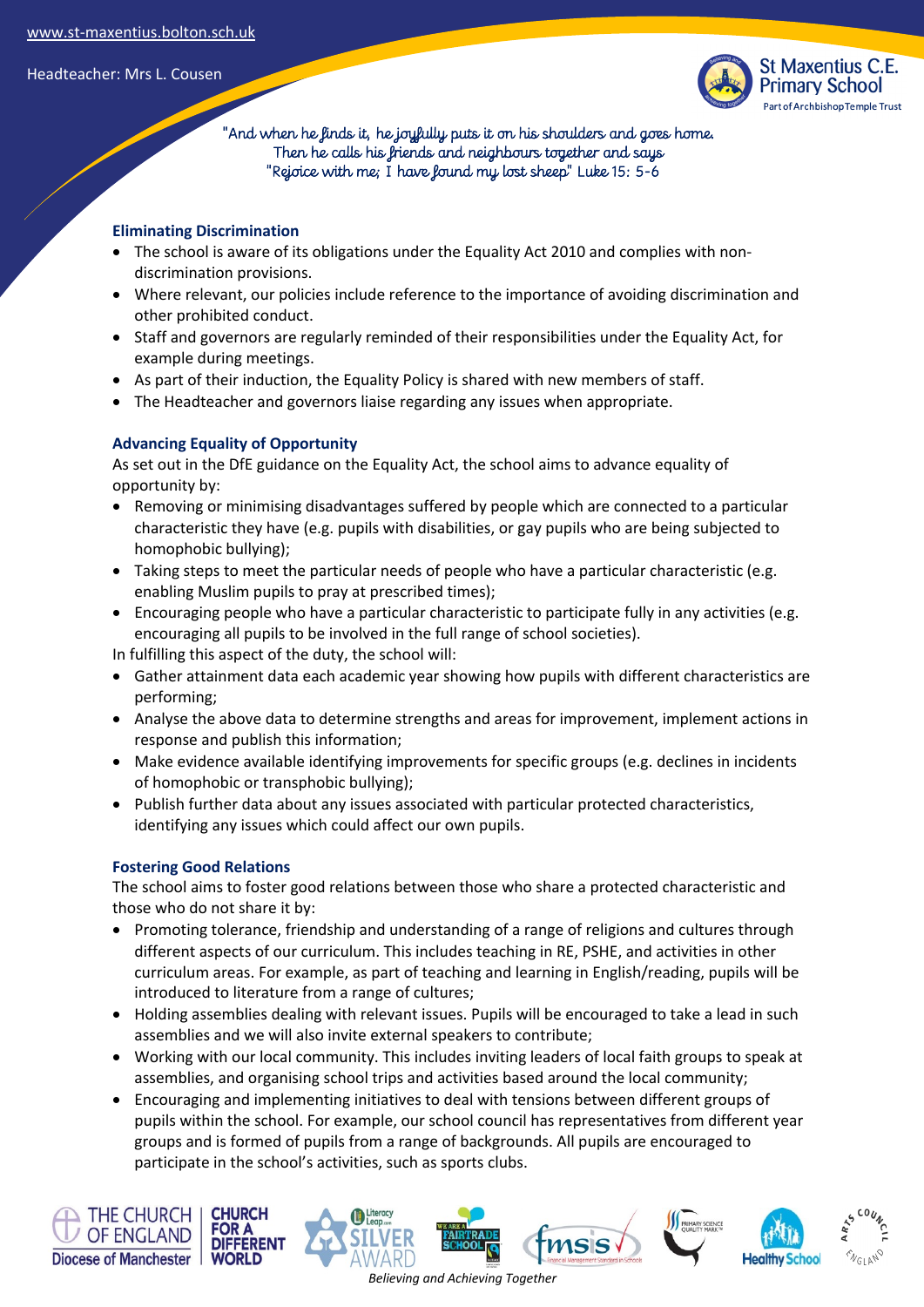

 "And when he finds it, he joyfully puts it on his shoulders and goes home. Then he calls his friends and neighbours together and says "Rejoice with me; I have found my lost sheep" Luke 15: 5-6

### **Equality Considerations in Decision-making**

The school ensures it has due regard to equality considerations whenever significant decisions are made. The school always considers the impact of significant decisions on particular groups. For example, when a school trip or activity is being planned, the school considers whether the trip:

- Cuts across any religious holidays
- Is accessible to pupils with disabilities
- Has equivalent facilities for boys and girls

The school keeps a written record (known as an Equality Duty Information Report) to show we have actively considered our equality duties and work towards our equality objectives.

### **Equality Objectives**

Objective 1: *To review current legislation and ensure all policy and practice is compliant and understood by all members of the school team*.

Why we have chosen this objective: As this policy has recently been updated, and we have new staff in post since the original policy was first adopted we feel it is important that the staff team are aware of their role in promoting equality across our school and within our MAT.

To achieve this objective we plan to: Ratify policy and develop equality objectives with school governors. Share this policy with all staff and remind staff of our equality objectives that we all work towards. Review all school policies and make reference to equal opportunities where appropriate. Update equality section on the school website and alert parents to this.

Objective 2: *To monitor and track the achievement of pupils by gender, race and SEND and to act on any trends or patterns that emerge, providing additional support for pupils.* 

• To improve pupil outcomes for children with SEND so that at the end of the academic year 2022 85% of SEND pupils across KS1 and 2 will be making expected progress.

Why we have chosen this objective: Data analysis shows that SEND pupils are not making sufficient progress in comparison to 'all pupils'.

To achieve this objective we plan to: Improve and review our recording systems for pupils with SEND and monitor interventions and provision with increased rigour.

Objective 3: *To raise levels of attainment and progress in all vulnerable learners and those with multiple barriers to learning.* 

Why we have chosen this objective: There is an increase in the number of pupils with SEN and pastoral issues across the school.

To achieve this objective we plan to: Update barriers to learning documentation to ensure the most vulnerable children are identified. Use of Pupil Premium spend to provide learning mentors for pastoral and attendance matters.



*Believing and Achieving Together*